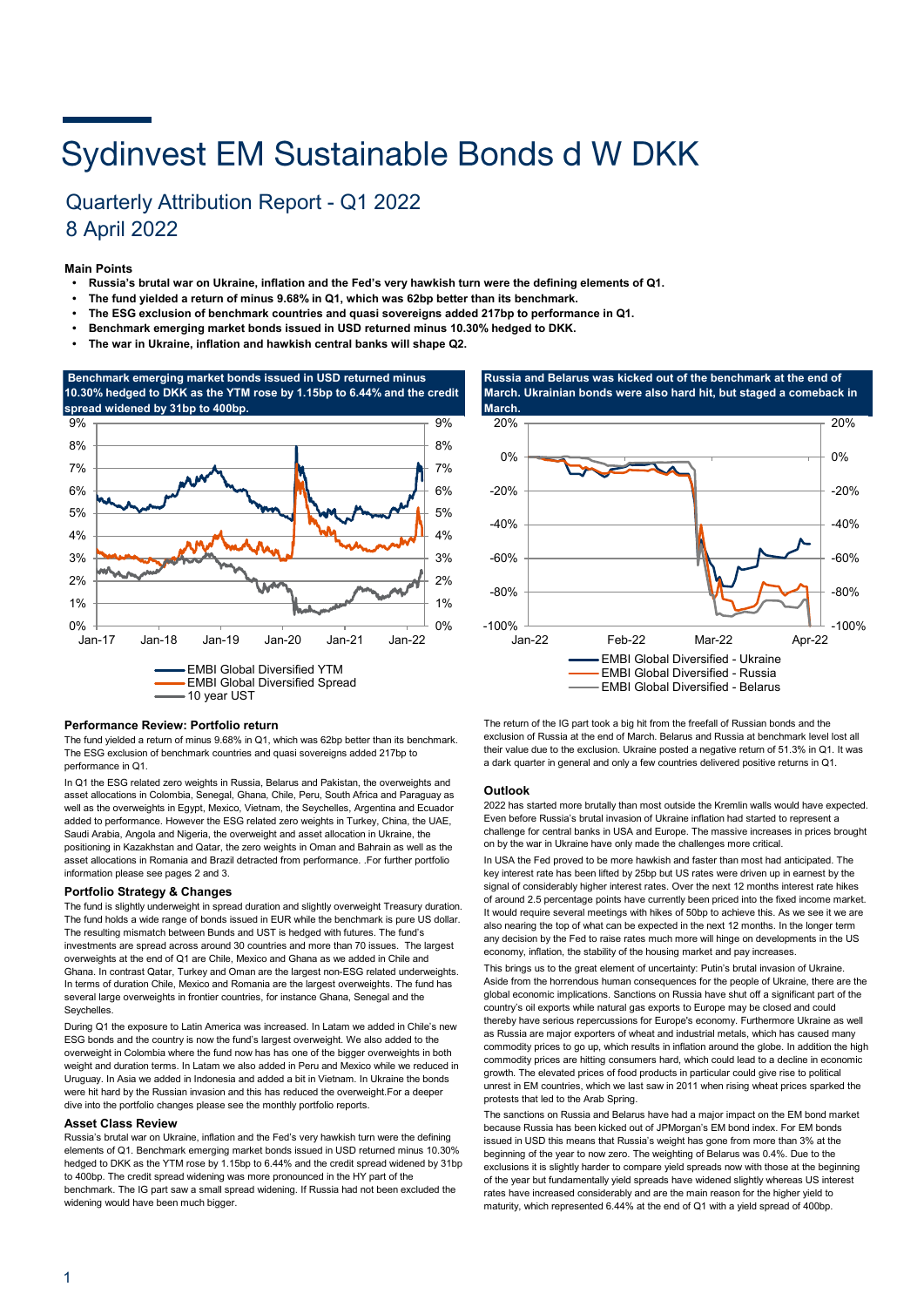### Sydinvest EM Sustainable Bonds d W DKK: Performance attribution – Q1 2022

|                 | Fund     | <b>Benchmark</b> | Performance |
|-----------------|----------|------------------|-------------|
| Current quarter | $-9.68%$ | $-10.30\%$       | 0.62%       |
| Year to date    | $-9.68%$ | $-10.30\%$       | 0.62%       |

#### **Performance Attribution - Q1 2022**

|       |          | Country Asset Interaction | Residual  | Cost C    | Total |
|-------|----------|---------------------------|-----------|-----------|-------|
| 1.07% | $0.02\%$ | $-0.14\%$                 | $-0.21\%$ | $-0.12\%$ | 0.62% |

### **Performance Attribution: Break-down - Q1 2022**

|                                  | Country  | Asset    | Interaction    | Performance |
|----------------------------------|----------|----------|----------------|-------------|
| <b>Excluded Countries</b>        | 2.17%    | ۰        | $\overline{a}$ | 2.17%       |
| <b>Excluded Quasi-Sovereigns</b> | $-0.18%$ | -        |                | $-0.18%$    |
| <b>Selected Strategies</b>       | $-1.03%$ | $-0.15%$ | $-0.07%$       | $-1.25%$    |
| Cost                             | $-0.12%$ | ۰        |                | $-0.12%$    |
| 0.00%                            | 0.84%    | $-0.15%$ | $-0.07%$       | 0.62%       |

### **Performance – Q1 2022 Active Strategies in non-excluded Countries: Top contributors\*** Average Country Asset Interac- Total

|                          |            | <b>OW/UW</b> |          |          | tion     |          |
|--------------------------|------------|--------------|----------|----------|----------|----------|
|                          | Colombia   | 3.29%        | 0.19%    | 0.06%    | 0.07%    | 0.31%    |
| utors<br>5               | Senegal    | 4.00%        | 0.07%    | 0.01%    | 0.22%    | 0.31%    |
| Top                      | Ghana      | 3.71%        | 0.08%    | 0.06%    | 0.14%    | 0.28%    |
| Contribi                 | Chile      | 4.34%        | 0.09%    | 0.08%    | 0.11%    | 0.28%    |
|                          | Peru       | 3.27%        | 0.15%    | 0.06%    | 0.06%    | 0.27%    |
|                          | Romania    | 3.61%        | 0.07%    | $-0.06%$ | $-0.16%$ | $-0.15%$ |
|                          | Bahrain    | $-2.44%$     | $-0.22%$ | 0.00%    | 0.00%    | $-0.22%$ |
| Contributors<br>Bottom 5 | Kazakhstan | 0.87%        | $-0.03%$ | $-0.09%$ | $-0.10%$ | $-0.22%$ |
|                          | Oman       | $-2.83%$     | $-0.24%$ | 0.00%    | 0.00%    | $-0.24%$ |
|                          | Ukraine    | 3.16%        | $-1.57%$ | $-0.03%$ | $-0.43%$ | $-2.04%$ |

### **ESG Excluded Countries or company: Top & Bottom**

|                             | <b>OW/UW</b> | Performance |
|-----------------------------|--------------|-------------|
| Russia                      | $-2.23%$     | 2.99%       |
| <b>Belarus</b>              | $-0.28%$     | 0.38%       |
| Kazakhstan                  | $-1.06%$     | 0.11%       |
| Pakistan                    | $-1.10%$     | 0.10%       |
| Saudi Arabia                | $-4.08%$     | $-0.14%$    |
| <b>United Arab Emirates</b> | $-4.32%$     | $-0.16%$    |
| China                       | $-4.65%$     | $-0.22%$    |
| Turkey                      | $-3.61%$     | $-0.33%$    |

#### **Active Strategies in non-excluded Countries: Top OW/UW\***

|                       |              | Average<br>OW/UW | Country  | Asset    | Interac-<br>tion | Total    |
|-----------------------|--------------|------------------|----------|----------|------------------|----------|
| utors<br>5            | Mexico       | 6.49%            | 0.17%    | 0.00%    | $-0.01%$         | 0.16%    |
|                       | Chile        | 4.34%            | 0.09%    | 0.08%    | 0.11%            | 0.28%    |
|                       | South Africa | 4.23%            | 0.20%    | 0.02%    | 0.04%            | 0.25%    |
| Per<br>Contribi       | Indonesia    | 4.05%            | 0.11%    | $-0.05%$ | $-0.06%$         | 0.01%    |
|                       | Senegal      | 4.00%            | 0.07%    | 0.01%    | 0.22%            | 0.31%    |
|                       | Malaysia     | $-0.96%$         | $-0.05%$ | 0.00%    | 0.00%            | $-0.05%$ |
| LO                    | Bahrain      | $-2.44%$         | $-0.22%$ | 0.00%    | 0.00%            | $-0.22%$ |
| Contributor<br>Bottom | Panama       | $-2.81%$         | $-0.08%$ | 0.00%    | 0.00%            | $-0.08%$ |
|                       | Oman         | $-2.83%$         | $-0.24%$ | 0.00%    | 0.00%            | $-0.24%$ |
|                       | Philippines  | $-2.99%$         | $-0.06%$ | 0.08%    | $-0.07%$         | $-0.06%$ |
|                       |              |                  |          |          |                  |          |

*\*) The Strategy's total performance is a combination of the ESG excluded as well as active over- and underweights relative to the benchmark.* 

### Portfolio Summary – As at 31 March 2022

**Ten largest Active over- and underweight allocations in the portfolio.**

|                         | <u>.</u><br>Country   | Weight, PF | Weight, BM | Over/underweight | Duration, PF | Duration, BM | Rel. Duration Cont. |
|-------------------------|-----------------------|------------|------------|------------------|--------------|--------------|---------------------|
|                         | Chile                 | 7.83%      | 3.22%      | 4.60%            | 11.23        | 11.79        | 0.50                |
|                         | Mexico                | 9.27%      | 5.22%      | 4.05%            | 10.00        | 9.12         | 0.45                |
|                         | Ghana                 | 5.44%      | 1.43%      | 4.01%            | 4.74         | 5.01         | 0.19                |
|                         | Senegal               | 4.22%      | 0.28%      | 3.94%            | 4.26         | 8.87         | 0.16                |
|                         | Colombia              | 6.72%      | 2.78%      | 3.93%            | 8.92         | 8.79         | 0.35                |
|                         | Peru                  | 6.65%      | 2.98%      | 3.67%            | 6.61         | 10.80        | 0.12                |
|                         | South Africa          | 6.37%      | 2.73%      | 3.64%            | 6.25         | 6.71         | 0.21                |
| 10 Largest Overweights  | Egypt                 | 6.32%      | 2.69%      | 3.62%            | 6.60         | 6.01         | 0.26                |
|                         | Romania               | 4.77%      | 1.43%      | 3.34%            | 10.77        | 8.81         | 0.39                |
|                         | Indonesia             | 7.92%      | 4.94%      | 2.98%            | 9.50         | 8.76         | 0.32                |
|                         | Malaysia              | 0.00%      | 2.84%      | $-2.84%$         | 0.00         | 9.81         | $-0.28$             |
|                         | Bahrain               | 0.00%      | 2.92%      | $-2.92%$         | 0.00         | 5.25         | $-0.15$             |
|                         | Panama*               | $0.00\%$   | 2.98%      | $-2.98%$         | 0.00         | 11.06        | $-0.33$             |
|                         | Philippines           | 0.26%      | 3.27%      | $-3.01%$         | 15.32        | 8.73         | $-0.25$             |
|                         | Oman                  | 0.00%      | 3.05%      | $-3.05%$         | 0.00         | 5.96         | $-0.18$             |
|                         | Turkey                | $0.00\%$   | 3.83%      | $-3.83%$         | 0.00         | 5.06         | $-0.19$             |
| 10 Largest Underweights | Qatar                 | 0.00%      | 3.95%      | $-3.95%$         | 0.00         | 10.20        | $-0.40$             |
|                         | Saudi Arabia*         | $0.00\%$   | 4.16%      | $-4.16%$         | 0.00         | 9.43         | $-0.39$             |
|                         | United Arab Emirates* | 0.00%      | 4.30%      | $-4.30%$         | 0.00         | 9.06         | $-0.39$             |
|                         | China*                | 0.00%      | 4.72%      | $-4.72%$         | 0.00         | 5.56         | $-0.26$             |

*\*) The country is excluded from the fund due to the ESG process.*

| <b>Rating distribution</b> |          |  |  |  |
|----------------------------|----------|--|--|--|
| <b>Composite Rating</b>    |          |  |  |  |
| AAA                        | $0.00\%$ |  |  |  |
| AA                         | $0.00\%$ |  |  |  |
| А                          | 12.61%   |  |  |  |
| <b>BBB</b>                 | 34.40%   |  |  |  |
| <b>BB</b>                  | 22.89%   |  |  |  |
| B                          | 22.22%   |  |  |  |
| CCC and below              | 7.89%    |  |  |  |
| Not rated                  | $0.00\%$ |  |  |  |
| Default                    | $0.00\%$ |  |  |  |

| <b>Rating distribution</b> |          | <b>Concentration risk</b> |        | <b>Duration distribution</b> |         |           |
|----------------------------|----------|---------------------------|--------|------------------------------|---------|-----------|
| <b>Composite Rating</b>    |          | Country                   | Weight | Dur. Years                   | Weight  | Avg. Dur. |
| AAA                        | 0.00%    | Mexico                    | 9.27%  | $0 - 2$                      | 11.67%  | 0.69      |
| AA                         | $0.00\%$ | Indonesia                 | 7.92%  | $2 - 5$                      | 18.70%  | 3.92      |
| A                          | 12.61%   | Chile                     | 7.83%  | $5 - 10$                     | 45.49%  | 7.47      |
| <b>BBB</b>                 | 34.40%   | Colombia                  | 6.72%  | $10 - 15$                    | 18.67%  | 11.84     |
| BВ                         | 22.89%   | Peru                      | 6.65%  | $15+$                        | 5.47%   | 16.25     |
|                            | 22.22%   | South Africa              | 6.37%  | Total                        | 100.00% | 7.31      |
| CCC and below              | 7.89%    | Egypt                     | 6.32%  |                              |         |           |
| Not rated                  | $0.00\%$ | Ghana                     | 5.44%  |                              |         |           |
| Default                    | 0.00%    | Romania                   | 4.77%  |                              |         |           |
|                            |          |                           |        |                              |         |           |

| <b>Duration distribution</b> |         |           |  |  |  |
|------------------------------|---------|-----------|--|--|--|
| Dur. Years                   | Weight  | Avg. Dur. |  |  |  |
| $0 - 2$                      | 11.67%  | 0.69      |  |  |  |
| $2 - 5$                      | 18.70%  | 3.92      |  |  |  |
| $5 - 10$                     | 45.49%  | 747       |  |  |  |
| $10 - 15$                    | 18.67%  | 11.84     |  |  |  |
| $15+$                        | 5.47%   | 16.25     |  |  |  |
| Total                        | 100.00% | 7.31      |  |  |  |